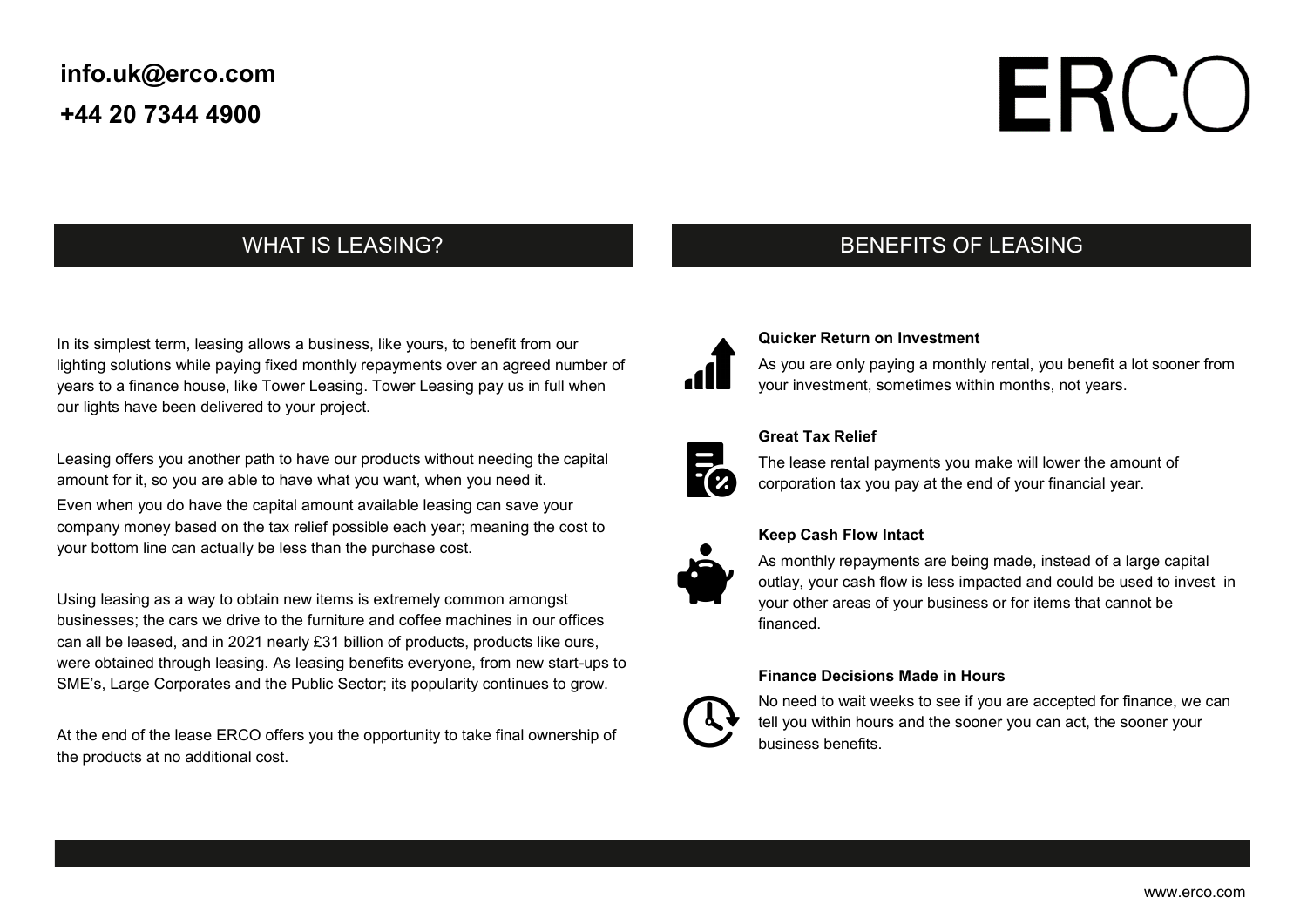# ERCO

**Relief Value** 

## LEASE v PURCHASE TAX RELIEF EXAMPLE

## BASED ON A LIGHTING SOLUTION COSTING £25,000

Lease finance agreements have long been considered a smarter way to invest in assets.

One of the main reasons for doing so is the tax relief businesses can receive.

Tax relief can be enough to counter all of the interest on a finance agreement.

The example on the right demonstrates the tax relief comparisons between a lease rental and cash purchase for an order of £25,0000

We have used a writing down allowance of 18% for the Outright Purchase Tax Relief example.

For most companies, subject to status and taking into account the relevant tax relief, a ERCO purchase of £25,000 will only cost the customer £22,139.18 overall on a two year lease.

With savings like that, why pay cash?

| <b>Lease Rental Tax Relief</b> |                     | <b>Outright Purchase Tax Relief</b> |                     |
|--------------------------------|---------------------|-------------------------------------|---------------------|
| <b>Duration of Agreement</b>   | <b>Relief Value</b> | <b>Duration of Ownership</b>        | <b>Relief Value</b> |
| 2 Years                        | £5,193.14           | 2 Years                             | £1,556.10           |
| 3 Years                        | £5,434.61           | 3 Years                             | £2.131.00           |
| 4 Years                        | £5,683.08           | 4 Years                             | £2,602.42           |
| 5 Years                        | £5,938.52           | 5 Years                             | £2,988.99           |